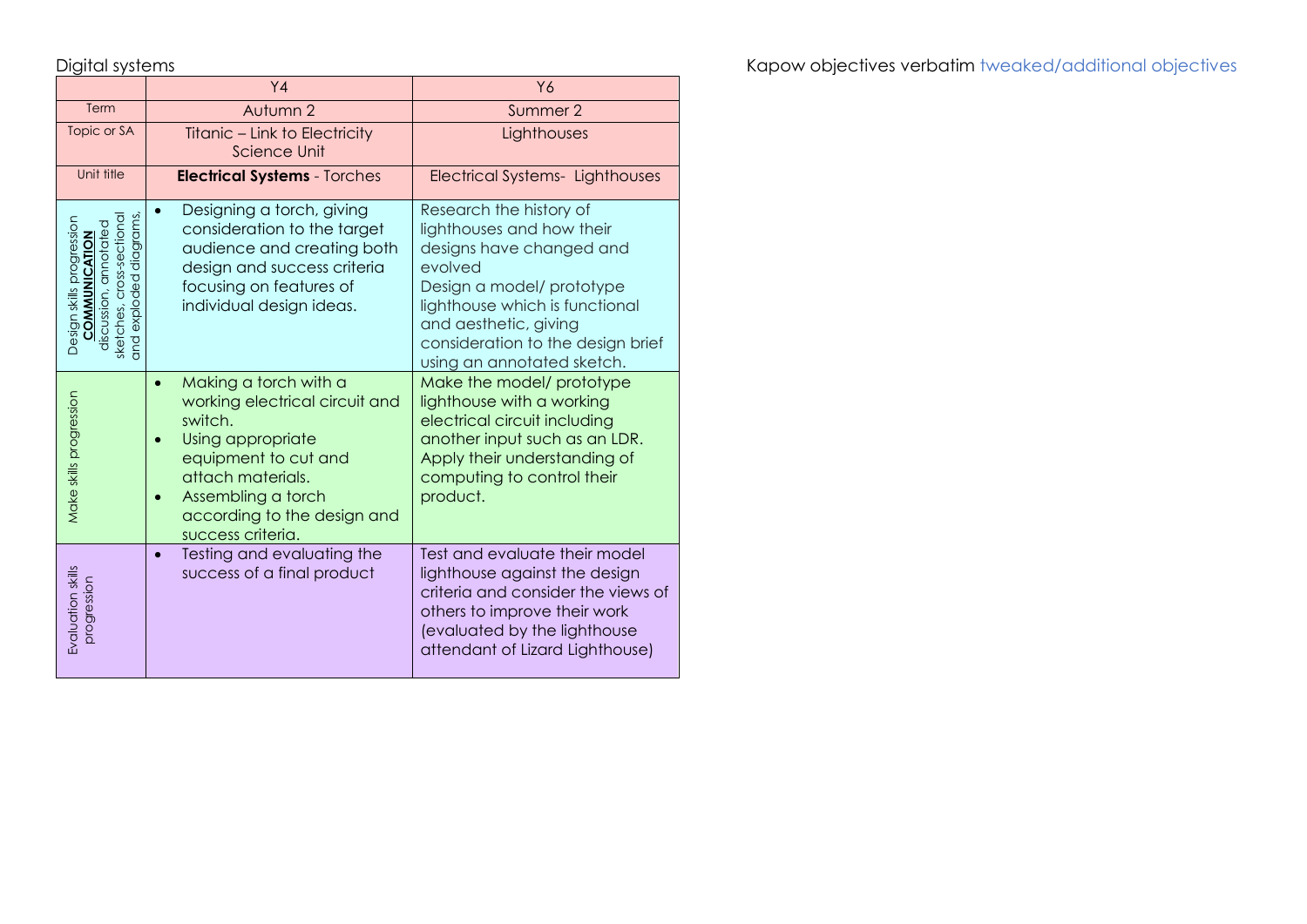Digital systems **Kapow objectives verbatim** tweaked/additional objectives verbatim tweaked/additional objectives

| Technical knowledge<br>progression | To know that an electrical<br>circuit must be complete for<br>electricity to flow.<br>To know that a switch can<br>be used to complete and<br>break an electrical circuit. | how to strengthen, stiffen and<br>reinforce more complex<br>structures (including how to<br>incorporate an electrical system<br>into a structure)<br>understand and use electrical<br>systems in their products<br>apply their understanding of<br>computing to program, monitor<br>and control their products. |
|------------------------------------|----------------------------------------------------------------------------------------------------------------------------------------------------------------------------|-----------------------------------------------------------------------------------------------------------------------------------------------------------------------------------------------------------------------------------------------------------------------------------------------------------------|
|------------------------------------|----------------------------------------------------------------------------------------------------------------------------------------------------------------------------|-----------------------------------------------------------------------------------------------------------------------------------------------------------------------------------------------------------------------------------------------------------------------------------------------------------------|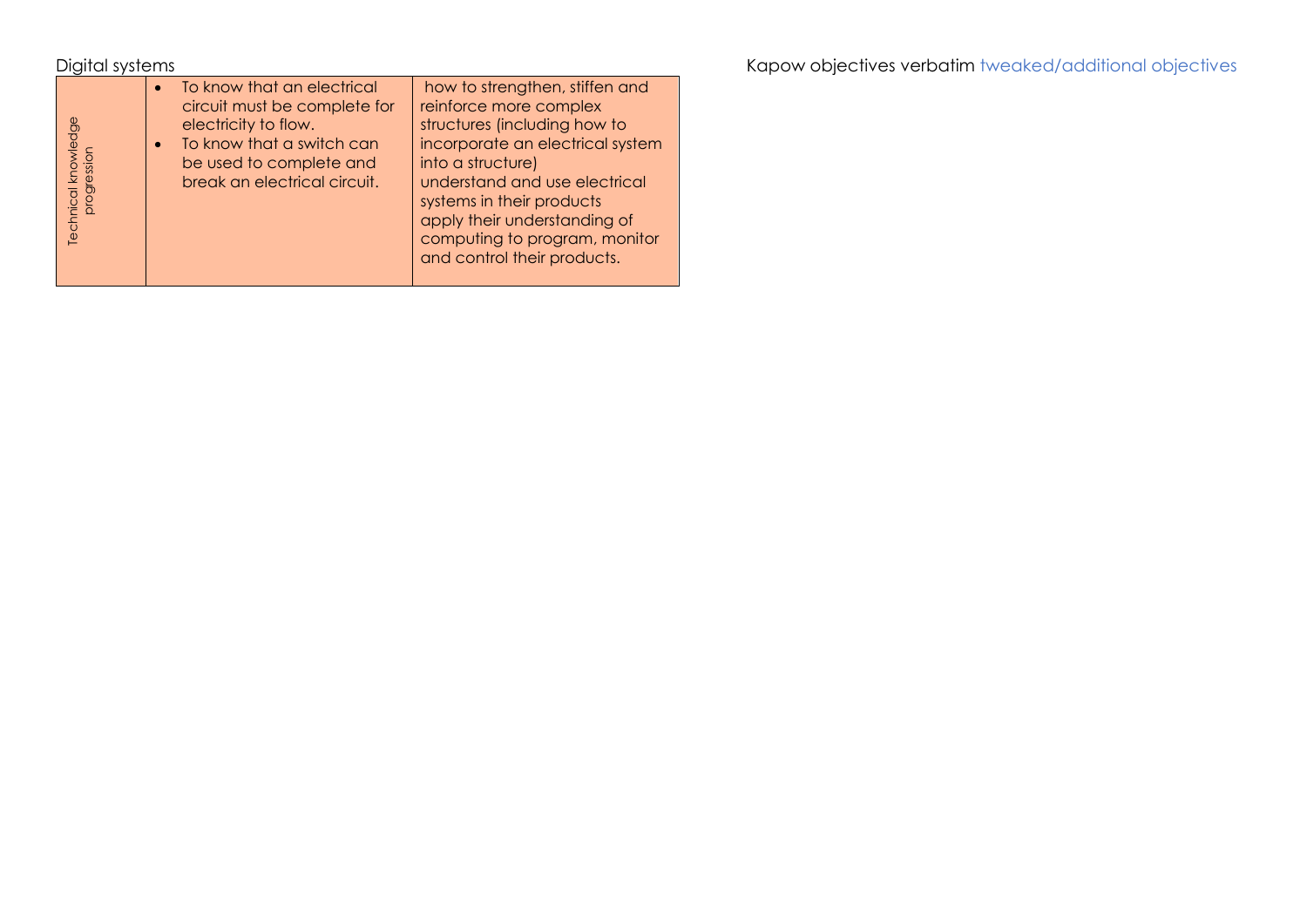Sequence of lessons

Sequence of lessons

vocabulary

| 1 Research the design of<br>lighthouses, what they are used<br>for, what features they need and<br>how they have changed over<br>the years.<br>2. Find out more about John<br>Smeaton and the significant<br>impact he had on the history of<br>lighthouse design<br>3. Use research to design a<br>lighthouse using an annotated<br>sketch and computer-aided<br>design. Select construction<br>materials according to their<br>functional and aesthetic<br>qualities.<br>4. Practise specific techniques<br>such as turning boxes inside out<br>and investigate how to cut and<br>join materials effectively<br>5. Make the lighthouse and |
|----------------------------------------------------------------------------------------------------------------------------------------------------------------------------------------------------------------------------------------------------------------------------------------------------------------------------------------------------------------------------------------------------------------------------------------------------------------------------------------------------------------------------------------------------------------------------------------------------------------------------------------------|
| incorporate the electrical<br>5 Finishing techniques such as<br>painting to make it look<br>authentic.<br>6. Test and evaluate the<br>lighthouse, listening to the ideas<br>and suggestions of others.                                                                                                                                                                                                                                                                                                                                                                                                                                       |
| Design brief, functional,<br>aesthetic, prototype, model, junk<br>material cell, wires, sparkle,<br>crumble controller, input,<br>program, output, code,<br>component, join, cut, finish. Light<br>sequence, flash, occult,<br>isophase.                                                                                                                                                                                                                                                                                                                                                                                                     |
|                                                                                                                                                                                                                                                                                                                                                                                                                                                                                                                                                                                                                                              |

Digital systems **Kapow objectives verbatim** tweaked/additional objectives verbatim tweaked/additional objectives